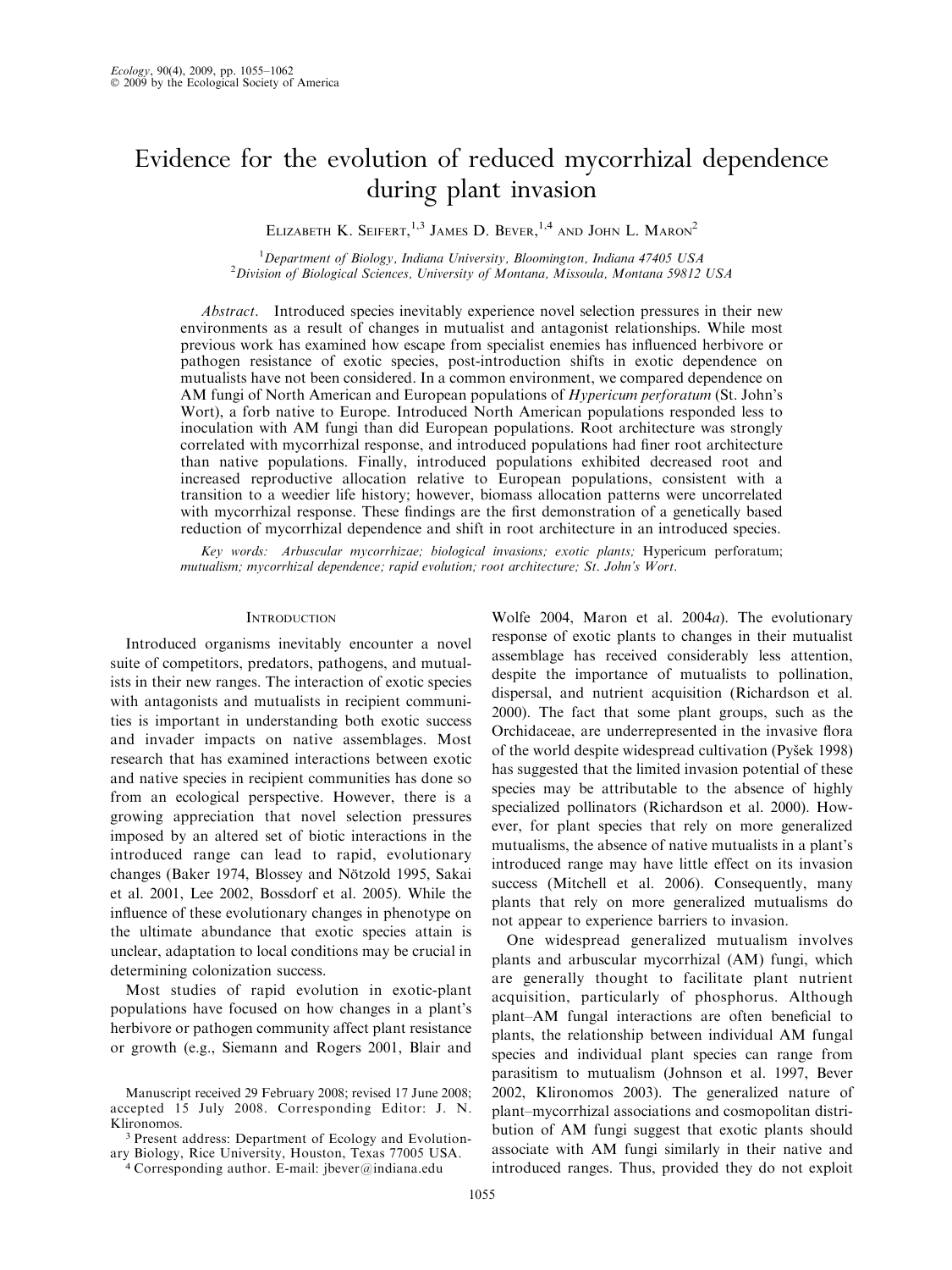AM fungi in an unconventional manner (Marler et al. 1999), it is not clear that exotic plants necessarily benefit or suffer as a result of changes in mycorrhizal associations in their introduced ranges (Richardson et al. 2000, Reinhart and Callaway 2006). Even so, some introduced species have been found to be generally less dependent on AM fungi than co-occurring native species (Vogelsang et al. 2004, Vogelsang and Bever 2009). However, differences in mycorrhizal dependence between native and introduced populations of the same species have never been studied. Here, we investigate the mycorrhizal dependence of native European and introduced North American populations of Hypericum perforatum L. (St. John's Wort). We also evaluate other post-introduction changes in life-history traits to determine if there is any indication of simultaneous selection for weedy characteristics and reduced mycorrhizal dependence.

## **METHODS**

## Study system

Hypericum perforatum is a short-lived perennial forb native to Europe, North Africa, and Asia that typically inhabits old fields, roadsides, and other disturbed sites. It has been introduced to numerous regions of the world, including North America, Australia, and South Africa. Hypericum perforatum was observed in eastern North America as early as 1780 (Muhlenberg 1793), spread across the continent through the 1800s, and was found in California by the early 1900s (Sampson and Parker 1930).

Hypericum perforatum is known to associate with arbuscular mycorrhizal (AM) fungi in both its native European and introduced North American ranges (Moora and Zobel 1998, Klironomos 2003). It produces most of its seed apomictically, meaning that maternal siblings are likely to be clones (Mayo and Langridge 2003, Pank et al. 2003).

#### Experimental design

We determined if native and introduced genotypes of H. perforatum differed in their mycorrhizal responsiveness by growing plants in sterilized soil that was either inoculated with a strain of AM fungi or left uninoculated. We inoculated pots with a Glomus mosseae culture established by J. Bever from a grassland in Northern Illinois (USA). Glomus mosseae is a common AM fungus occurring in both North America and Europe and is known to be growth promoting across a range of phosphorous availabilities (Vogelsang et al. 2006). Inoculum was grown with Sorghum bicolor (L.) Moench in a 1:1 sand : soil mixture in an Indiana University (Bloomington, Indiana, USA) greenhouse for six months, dried, and stored at  $4^{\circ}$ C until use. We prepared the inoculum for use in this study by cutting the roots of 1 L of G. mosseae culture into small fragments and incorporating them into 10 L of a 1:1 mixture of sterilized sand and Indiana field soil.

We used H. perforatum seed from 14 European (native) and 15 North American (introduced) populations, collected in 1998 and 1999, as described in Maron et al. (2004b; Appendix). Seed from six maternal families per population was planted in sterilized potting soil and stratified at 4°C for seven days before seeds were germinated on a mist bench in an Indiana University greenhouse. Two four-week-old seedlings from each maternal family were transplanted into Deepots (Steuwe and Sons, Corvallis, Oregon, USA) containing 500 mL of a 1:1 mixture of sterilized sand and Indiana field soil that tested at 9.5 ppm available phosphorous (Vogelsang et al. 2006). Of each maternal pair, one seedling was transplanted into a pot containing 50 mL G. mosseae inoculum, and the other was transplanted into a pot containing an additional 50 mL of the sterilized sand and soil mixture. Uninoculated pots were supplemented with 100 mL of a non-AM fungal filtrate produced from the inoculum to control for differences in soil flora.

Plants were grown in a heated greenhouse with a 12-h day length for six months before reproductive structures were harvested. We then divided plants into aboveground and belowground portions and washed the soil from the roots. Reproductive ratio was calculated as reproductive biomass/total biomass. Roots were stored at  $4^{\circ}$ C for a maximum of four days before morphological analysis. Root and shoot portions were then dried at 65°C for 48 h and weighed. A 0.25-g subsample of roots from all inoculated and 20 uninoculated plants was rehydrated, cleared in potassium hydroxide and stained with trypan blue. Percentage AM fungal colonization was determined using standard methods (McGonigle et al. 1990).

Before drying, we removed two additional subsamples from each root system for morphological analysis with WinRhizo image analysis software (version 2005c; Régent Instruments 2005). Each subsample was spread out in water to minimize root overlap and scanned using a desktop scanner. Root length, average diameter, number of branches, and number of tips were then determined using WinRhizo. As branch and tip counts are necessarily related, they were averaged to provide a more accurate assessment of root branching patterns. Each root subsample was separately dried and weighed, but included in the total belowground biomass measurement.

## Statistical analysis

Differences in biomass, allocation patterns, and root morphology between AM fungal treatments, continents, populations nested within continent, and their interactions were analyzed with a three-way analysis of variance using the general linear model procedure of SAS (SAS Institute 2003). Root: shoot ratio and branching were log-transformed to meet the assumptions of the ANOVA. We treated continent and AM fungal inoculation as fixed effects, and population within continent and the interaction of population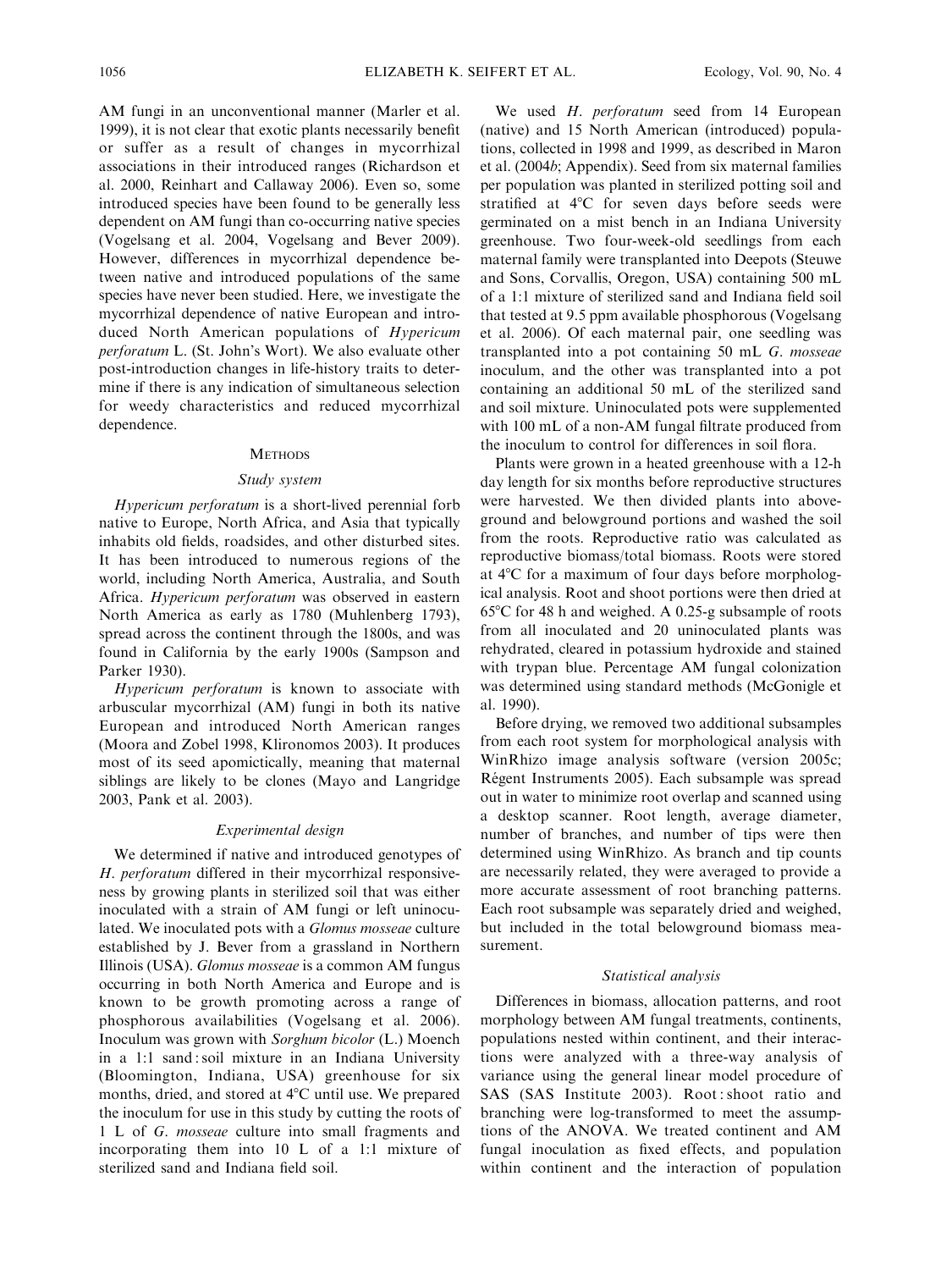| TABLE 1. ANOVA results of the effects of arbuscular mycorrhizal fungi inoculation (AMF), continent of origin, population, and    |  |
|----------------------------------------------------------------------------------------------------------------------------------|--|
| their interactions on total biomass, root: shoot ratio, reproductive ratio (reproductive biomass/total biomass), branching ([no. |  |
| branches/mm + no. tips/mm]/2), and average root diameter of <i>Hypericum perforatum</i> .                                        |  |

| Effect                                                                                                                | df        | Biomass SS                                                                              | Root: shoot SS                                                                  | Reprod. ratio SS                                                              | Branching SS                                                                | Diameter SS                                                              |
|-----------------------------------------------------------------------------------------------------------------------|-----------|-----------------------------------------------------------------------------------------|---------------------------------------------------------------------------------|-------------------------------------------------------------------------------|-----------------------------------------------------------------------------|--------------------------------------------------------------------------|
| AMF<br>Continent†<br>Continent(population):<br>$AMF \times$ continent:<br>$AMF \times$ continent(population)<br>Error | 27<br>271 | 696.158****<br>$29.487^{NS}$<br>$404.051***$<br>$20.180**$<br>$68.435^{NS}$<br>2690.317 | $3.553***$<br>$3.013*$<br>$18.815***$<br>$0.001^{NS}$<br>$1.025^{NS}$<br>47.891 | $0.039**$<br>$0.267**$<br>$0.905***$<br>$0.006^{NS}$<br>$0.090^{NS}$<br>1.066 | $0.120***$<br>$0.168*$<br>$0.765^{NS}$<br>$0.055^{NS}$<br>$0.419*$<br>2.406 | $0.024***$<br>$0.009**$<br>$0.025*$<br>$0.002^{NS}$<br>$0.013*$<br>0.085 |

Note: Root: shoot and branching were natural-log-transformed to meet the assumptions of the ANOVA. "SS" stands for the sums of squared deviations.

\* P < 0.05; \*\* P < 0.01; \*\*\* P < 0.001; \*\*\*\* P < 0.0001; NS, not significant.

 $\dagger$  Tested using population  $\times$  continent as the error term.

 $\ddagger$  Tested using population  $\times$  AMF  $\times$  continent as the error term.

within continent and inoculation as random effects. Treating these as random effects allowed us to test for patterns that would persist if we randomly selected 15 new populations from the two continents. While there were no significant differences in seed mass between North American and European populations (J. L. Maron, *unpublished data*), initial plant size was nevertheless included as a covariate in all analyses to ensure maternal effects were accounted for and statistically minimized.

We were primarily interested in differences between continents, which we tested using the population  $\times$ continent interaction as the error term. We were also interested in variation in mycorrhizal response between continents, which was tested using the AM fungal inoculation  $\times$  continent interaction, with the AM fungal inoculation  $\times$  continent  $\times$  population interaction as the error term. Mycorrhizal response was calculated as follows: (inoculated biomass – uninoculated biomass)/ uninoculated biomass.

Multiple phenotypic responses to invasion may be a consequence of independent responses to parallel selection pressures or correlated responses resulting from underlying genetic correlations. While we cannot separate genetic correlation within populations from correlations driven by local greenhouse environment (because maternal lines were not replicated), our design allows broad-sense between-population genetic correlations to be evaluated. Thus, phenotypic correlations among population means represent genetic correlations resulting from either pleiotropic effects of individual genes or interpopulation linkage disequilibrium. Interpopulation linkage disequilibrium may be more substantial between populations than within populations because of potential parallelism in selection pressures across environments. In calculating our interpopulation correlations, we first removed the maternal effect as measured by initial size and the differences between continents using analysis of covariance using the general linear model procedure of SAS (SAS Institute 2003). Comparisons of the resulting residuals were then unconfounded by initial size differences and average differences between continents. Pearson product-moment correlations were calculated between the residuals of mycorrhizal response, root architecture, and biomass allocation with the significance tested using  $t$  tests (Sokal and Rohlf 1995).

## **RESULTS**

## Mycorrhizal infection

As expected, inoculation led to high levels of arbuscular mycorrhizal (AM) fungal colonization  $(19.3\% \pm 0.8\%$  [mean  $\pm$  SE]), while the control treatment was rarely colonized with fungi (0.25%  $\pm$ 0.17%), which could not be confirmed to be AM fungi. Within the inoculated plants, AM fungal colonization was not significantly different between continents  $(F_{1, 134})$  $= 2.41, P = 0.13$ .

## **Biomass**

Plants grown in soil inoculated with AM fungi were consistently larger than those grown in uninoculated soil (Table 1, Fig. 1). The magnitude of the positive response of plants to mycorrhizal inoculation differed by continent; inoculation had a greater effect on the biomass of native European populations than it did on introduced North American populations (AMF  $\times$ continent interaction, Table 1, Figs. 1 and 2a). This effect was significant despite a broad range of mycorrhizal responses among populations within each continent (Fig. 2a). Across treatments, there was no difference in biomass between native European and introduced North American plants (Table 1).

## Root morphology

European populations generally had coarser root systems, with larger average root diameter and less branching than North American populations (Table 1, Fig. 2b, c). Mycorrhizal inoculation resulted in greater average root diameter and branching relative to uninoculated plants (Table 1).

#### Allocation patterns

North American populations allocated more than twice as much biomass to first-year reproduction than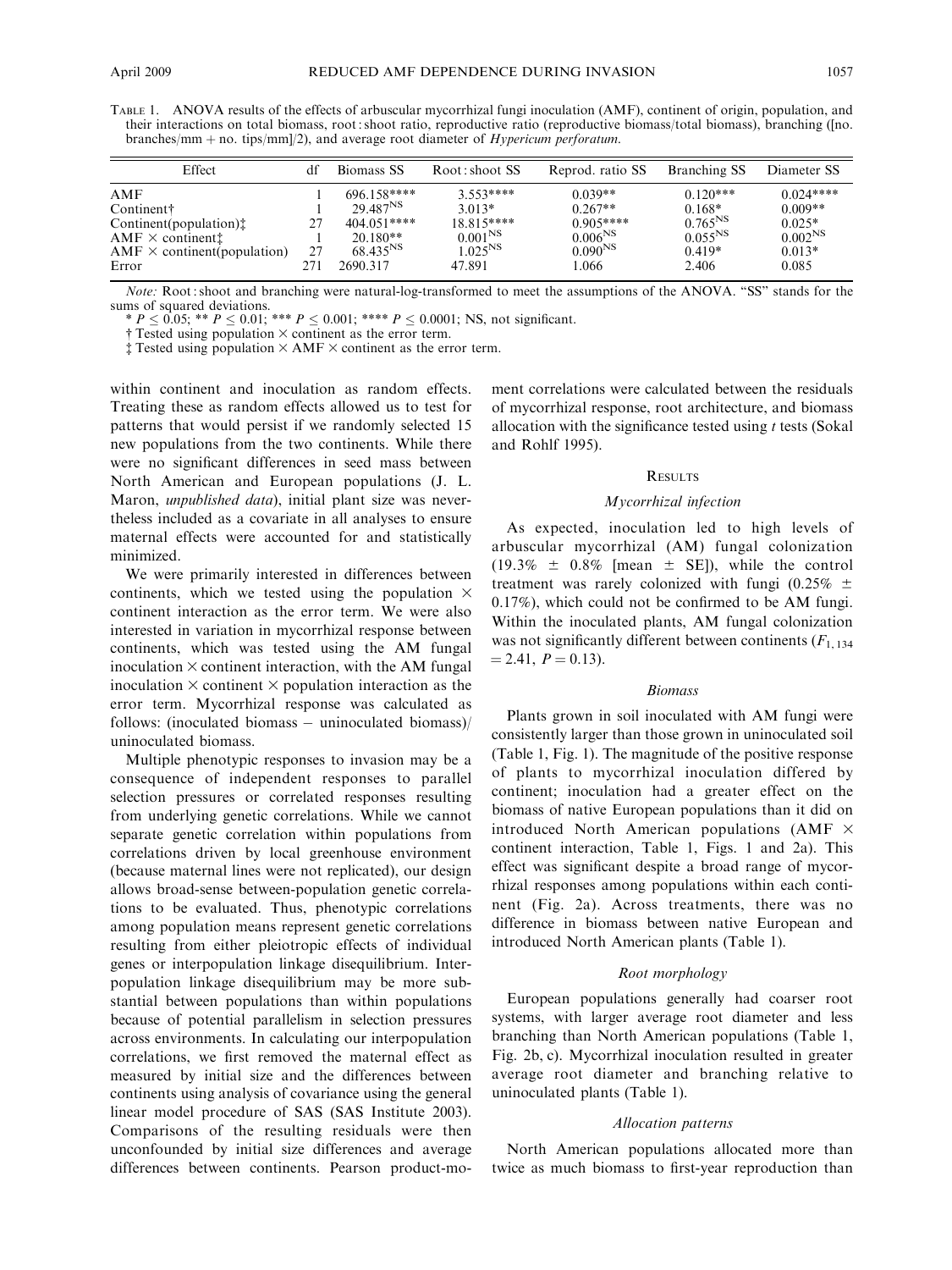

did European populations (Table 1, Fig. 3a). Introduced H. perforatum also allocated less biomass to their roots than European populations (Table 1, Fig. 3b). Inoculated plants allocated more biomass to first-year reproduction and less to belowground biomass than uninoculated plants (Table 1).

#### Interpopulation genetic correlations

Mycorrhizal response was significantly correlated with root branching in sterile soil ( $r = -0.48$ ;  $P = 0.009$ ; Fig. 4a), in that populations with less branching were more responsive to inoculation. Mycorrhizal response was not correlated with average root diameter. There were no significant correlations between both mycorrhizal response and root architecture and either root : shoot ratio or reproductive allocation. However, reproductive ratio was strongly correlated with root : shoot ratio  $(r = -0.87;$  $P < 0.0001$ ; Fig. 4b).

#### **DISCUSSION**

Introduced North American and native European populations of Hypericum perforatum differed in their mycorrhizal responsiveness. While populations from both continents profited from inoculation with a cosmopolitan arbuscular mycorrhizal (AM) fungal species, North American populations benefited less than did European populations. North American populations also had finer root systems, more investment in reproductive biomass, and less investment in belowground biomass than European populations. These differences in mycorrhizal response, root architecture, and allocation patterns between populations and continents are likely genetically based as (1) populations from both continents were grown within a common environment; (2) previous work with  $H$ . *perforatum* has shown that strong founder effects are unlikely (Maron et al. 2004b); and (3) maternal effects were minimized statistically. The genetic basis of mycorrhizal respon-

FIG. 1. Total biomass of Hypericum perforatum plants from North America (introduced) and Europe (native) when inoculated with AM fungi and when uninoculated. Circles represent population means; both sets of error bars are  $\pm$ SE. Total biomass did not differ between introduced and native populations; however, there was a significant interaction between continent and mycorrhizal inoculation.

siveness has been observed in several agricultural species, such as wheat (Hetrick et al. 1992a), maize (Kaeppler et al. 2000), and rice (Gao et al. 2007), and in wild species such as big bluestem (Schultz et al. 2001). To our knowledge, this is the first evidence of a genetic shift in dependence on a mutualism following invasion.

We tested the responsiveness of H. perforatum to inoculation with AM fungi isolated from North American soil because the response to North American inoculum is the most relevant to considerations of genetic changes during the invasion process. Although we only measured responses to one species of AM fungi (Glomus mosseae), we believe our results are indicative of general differences in mycorrhizal dependence between native and introduced H. perforatum. We base this conclusion on several considerations. First, North American H. perforatum populations had finer root systems, with smaller average root diameter and more branching than European populations. There is a wellestablished trade-off between fine-root architecture and mycorrhizal responsiveness: fine root systems are typical of species (Baylis 1975, Hetrick et al. 1992 $a$ ,  $b$ ) and genotypes (Hetrick et al. 1992a, Schultz et al. 2001) with low mycorrhizal responsiveness. Indeed, we found that mycorrhizal response was negatively correlated with root branching within both continents (Fig. 4), as would be expected if mycorrhizal response was physiologically dependent upon root architecture (Baylis 1975, Schultz et al. 2001). Since our measurement of root architecture was made in AM fungi-free soil, finer root systems in North American populations likely indicate a generalized reduction in mycorrhizal response rather than simply a difference in response to G. *mosseae*. Second, G. mosseae is a cosmopolitan species commonly found in both Europe and North America (INVAM 2007). Thus, H. perforatum populations from both continents have likely been exposed to this species in their evolutionary history. Third, although the responsiveness of an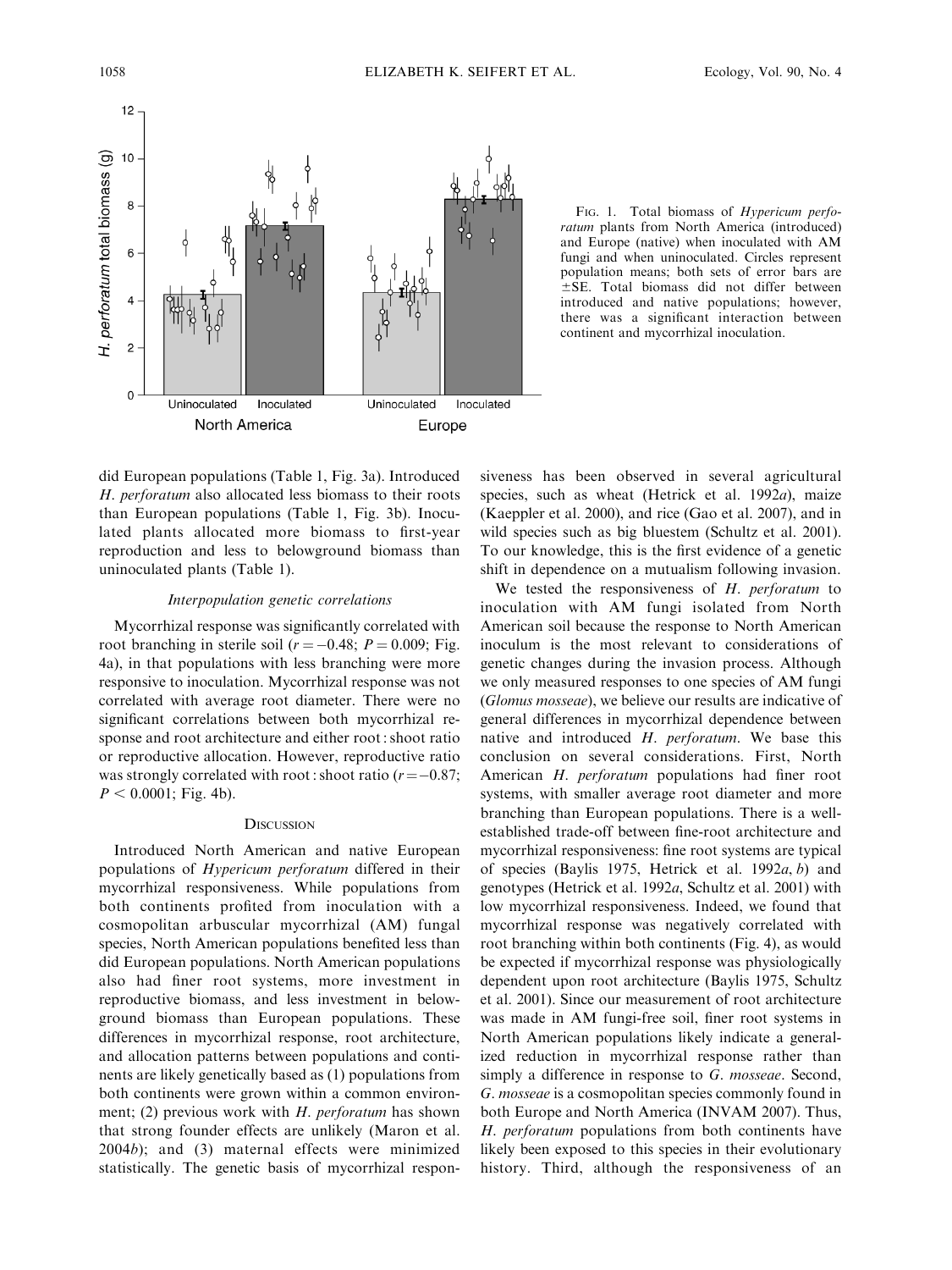

FIG. 2. (a) Mycorrhizal response [(inoculated – uninoculated)/uninoculated], (b) root branching, and (c) root diameter of Hypericum perforatum plants from North America (introduced) and Europe (native). Circles represent population means; error bars are  $\pm$ SE. North American populations had significantly lower mycorrhizal response and finer root systems, with more branching and smaller mean root diameter than European populations.

individual plant species can vary depending on AM fungal species (Bever 2002, Klironomos 2003), such specificity of plant response does not generally overwhelm overall differences in responsiveness between plant species (Pringle and Bever 2008) and plant genotypes (A. E. Bennett and J. D. Bever, personal communications). Finally, our results are consistent with those from a multi-year common-garden experiment in Spain (Maron et al. 2004a), which demonstrated that European populations of H. perforatum were more negatively affected by soil fungicide than were North American populations, despite an overall reduction in pathogen infection and pathogen-induced mortality with fungicide application. Thus, although estimates of overall mycorrhizal responsiveness based on one greenhouse experiment utilizing a single fungal species are



FIG. 3. (a) Mean ratio of reproductive biomass to total biomass, and (b) natural log of the root : shoot ratio of Hypericum perforatum plants from North America (introduced) and Europe (native). Circles represent population means; both sets of error bars are  $\pm$ SE. North American populations allocated significantly more biomass to first-year reproduction and had higher root : shoot ratios than did European populations.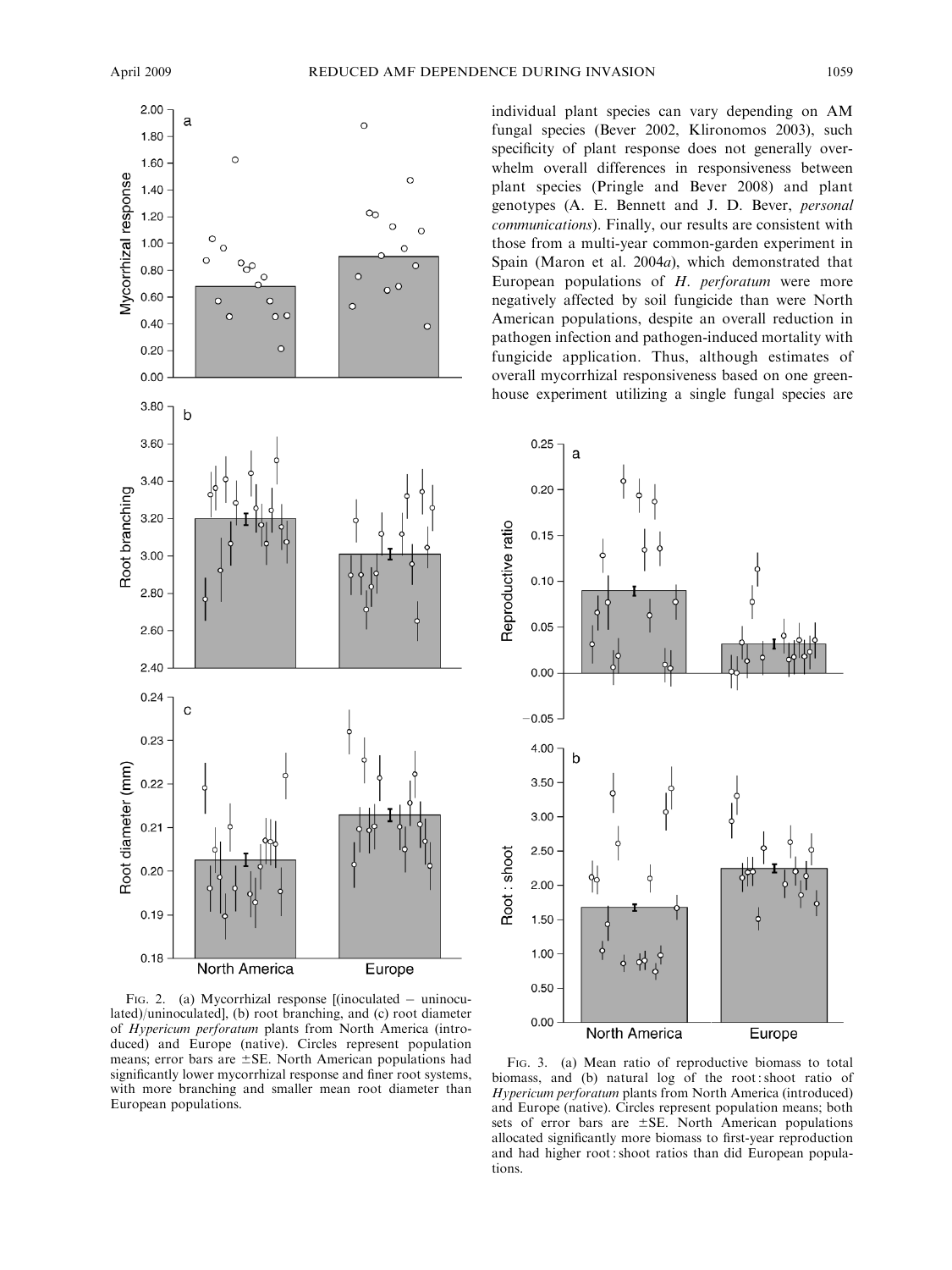

FIG. 4. (a) Mycorrhizal response vs. root branching, and (b) reproductive ratio vs. root : shoot ratio for introduced and native Hypericum perforatum populations. Effect of continent and initial size was removed using analysis of covariance, with the resulting residuals being centered on zero. There is a significant interpopulation genetic correlation between mycorrhizal response and root branching ( $r = -0.48$ ,  $P = 0.009$ ) and reproductive and root-shoot ratio ( $r = -0.87$ ,  $P < 0.0001$ ).

imperfect (Janos 2007), the observed difference in mycorrhizal responsiveness coupled with shifts in root architecture between North American and European H. perforatum strongly suggests a generalized reduction in mycorrhizal dependence in North America.

Hypericum perforatum populations from North America and Europe were similar in overall size, but differed significantly in allocation patterns. North American populations allocated less biomass to their roots and more to first-year reproduction than did European populations. These genetic changes in allocation patterns are consistent with a shift towards a more annual, weedier life history, which has been observed in other introduced species. While North American and European populations of H. perforatum did not differ in fecundity in a common-garden study (Maron et al. 2004b), similar shifts in allocation patterns have been observed in the root : shoot ratio of Lythrum salicaria (purple loosestrife; Bastlová and Květ 2002), and the reproductive effort of Silene latifolia (Blair and Wolfe 2004) and Sapium sebiferum (Chinese tallow tree;

Siemann and Rogers 2001). In these species, escape from herbivore and pathogen pressures in their introduced ranges may have relaxed evolutionary constraints on life-history traits, allowing the species to become weedier than in their native ranges.

Evolutionary changes in mycorrhizal responsiveness and root morphology have never been associated with changes in life history as they are in H. perforatum. While these parallel changes are consistent with expectations from a genetic correlation between these traits, life-history allocation was uncorrelated with both mycorrhizal response and root architecture, indicating that evolutionary change in mycorrhizal response is independent of evolutionary change in allocation to reproduction or perennial root structures. Moreover, given that H. perforatum has been introduced to North America multiple times (Maron et al. 2004b), it is unlikely that these evolutionary shifts were caused by a genetic bottleneck during the introduction of the species to North America. Rather, these parallel, yet independent, shifts in mycorrhizal response and life-history allocation are likely a result of inherent differences in selective pressures between the continents.

One such selective pressure could be higher soilnutrient availability in North America than in Europe. Differences in mycorrhizal dependence have been attributed to variation in soil nutrient conditions resulting in ecotypic adaptation; nutrient-poor soils result in increased dependence on AM fungi (Schultz et al. 2001). In nutrient-rich soils, excessive dependence on AM fungi does not benefit the plant, since it is more efficient to obtain nutrients directly from the soil by investing in finer root architecture (Hetrick et al. 1992b, Schultz et al. 2001). However, the number of populations and their geographic extent within each continent makes it unlikely that nutrient conditions are the sole factor driving the reduced mycorrhizal responsiveness and finer root architecture observed in North American populations of H. perforatum.

Another possibility is that anthropogenic degradation of the AM fungal community played a central role in the evolution of reduced dependence during the invasion of North America. In support of this hypothesis, we note that agricultural intensification, with its tillage, annual monocropping, and fertilization, can reduce the density and diversity of AM fungi (Oehl et al. 2003), as well as select for less beneficial species of AM fungi (Modjo and Hendrix 1986, Johnson 1993). Overgrazing can result in a similar degradation of the AM fungal community (Eom et al. 2001). These degraded mycorrhizal environments are expected to favor plant species and genotypes with reduced dependence on AM fungi. Consequently, the reduced AM fungal dependence observed in many agricultural species relative to their wild counterparts (Tawaraya 2003) likely evolved as a result of AM fungal-community degradation.

Agricultural intensification could therefore select for reduced dependence on AM fungi in both North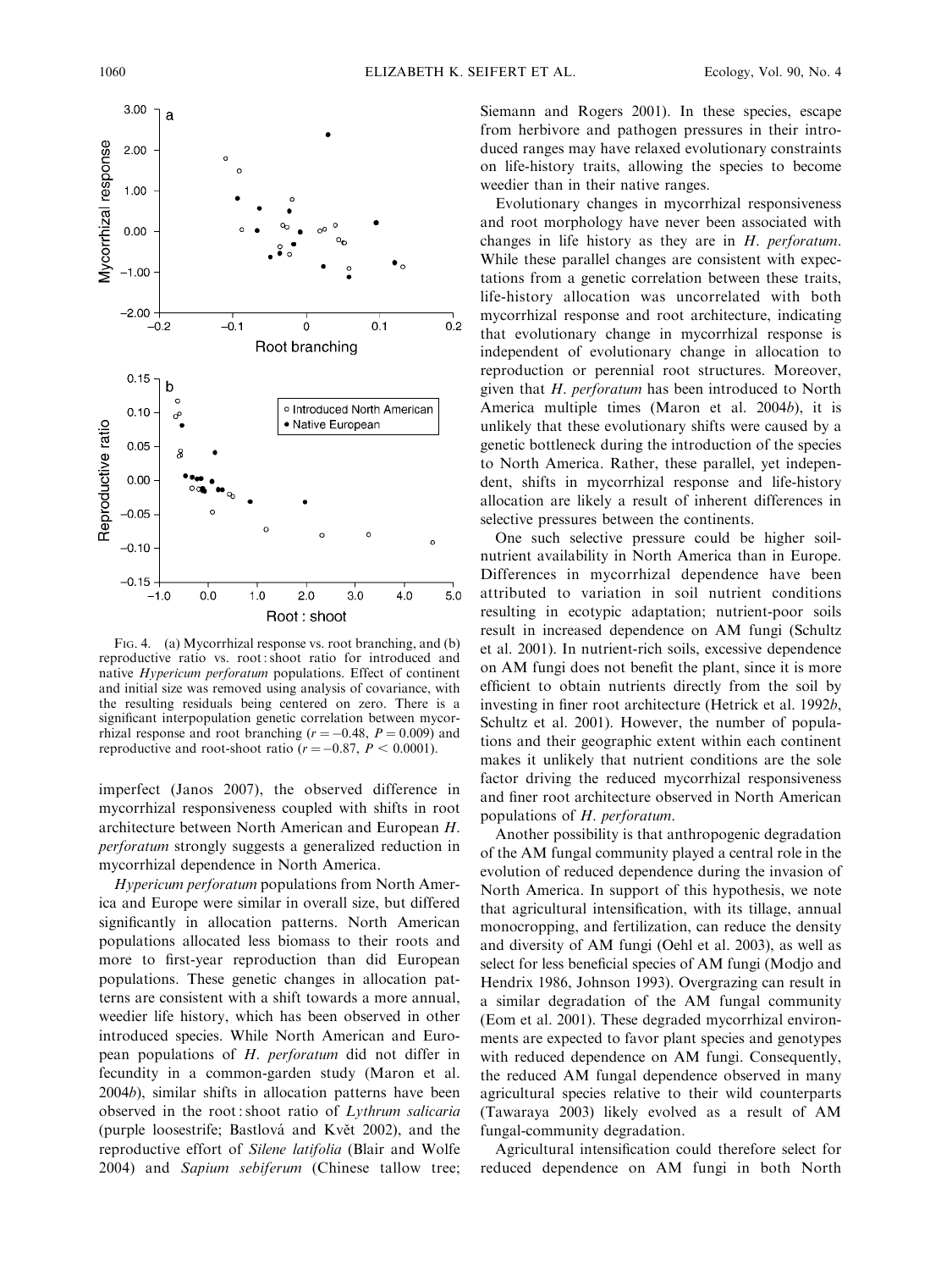American and European plant populations. However, given Europe's long history of intensive agriculture, we expect native European plant species to have evolved reduced mycorrhizal dependence relative to native North American species. Given that plants with high mycorrhizal dependence are at a disadvantage in AM fungi-poor environments (Reeves et al. 1979, Miller 1987), this reduced dependence may have then provided European plants a competitive advantage in the relatively new post-agricultural environments of North America. In support of this hypothesis, introduced species have been found to be generally less dependent on AM fungi than native species in southern California (Vogelsang and Bever 2009, Vogelsang et al. 2004). Moreover, pre-adaptation to anthropogenic habitats was long ago proposed as an explanation for the success of European weeds in New England (Gray 1879). While in Europe, forbs like  $H$ . perforatum occupy both heavily impacted post-agricultural environments, as well as environments that experienced relatively little human impact (Gibson and Brown 1991), in North America, their habitat is mainly restricted to disturbed areas. Given this difference in the "average" H. perforatum habitat between continents, it is possible that the evolution of further reductions in mycorrhizal dependence observed in North American populations of H. perforatum reflects adaptive specialization to anthropogenically disturbed habitats in North America. The increased allocation to first-year reproduction and reduced belowground allocation in North American populations of H. perforatum, a second facet of increased weediness, may also represent an adaptation to anthropogenic disturbance.

Regardless of the mechanisms contributing to the life history, root architecture, and mycorrhizal-responsiveness shifts in North American populations of H. perforatum, this study clearly suggests that post-introduction evolution played an important role in the establishment of the species in North America. Furthermore, it is also evident that changes in the dynamics of generalized mutualistic relationships may be more important in determining which species successfully establish in novel environments than previously understood.

#### **ACKNOWLEDGMENTS**

Our manuscript was improved by comments of H. Reynolds, P. Schultz, and members of the Bever-Schultz laboratory group. We acknowledge support from NSF grants DEB-0049080 and DEB-0616891 to J. D. Bever and DEB-0318719 to J. L. Maron.

#### LITERATURE CITED

Baker, H. G. 1974. The evolution of weeds. Annual Review of Ecology and Systematics 5:1–24.

- Bastlová, D., and J. Květ. 2002. Differences in dry weight partitioning and flowering phenology between native and non-native plants of purple loosestrife (Lythrum salicaria L.). Flora 197:332–340.
- Baylis, G. T. S. 1975. The magnolioid mycorrhiza and mycotrophy in root systems derived from it. Pages 373–389 in F. E. Sanders, B. Mosse, and P. B. Tinker, editors.

Endomycorrhizas. Academic Press, New York, New York, USA.

- Bever, J. D. 2002. Negative feedback within a mutualism: hostspecific growth of mycorrhizal fungi reduces plant benefit. Proceedings of the Royal Society of Londan B 269:2595– 2601.
- Blair, A. C., and L. M. Wolfe. 2004. The evolution of an invasive plant: an experimental study with Silene latifolia. Ecology 85:3035–3042.
- Blossey, B., and R. Nötzold. 1995. Evolution of increased competitive ability in invasive nonindigenous plants: a hypothesis. Journal of Ecology 83:887–889.
- Bossdorf, O., H. Auge, L. Lafuma, W. E. Rogers, E. Siemann, and D. Prati. 2005. Phenotypic and genetic differentiation between native and introduced plant populations. Oecologia  $144 \cdot 1 - 11$ .
- Eom, A., G. W. T. Wilson, and D. C. Hartnett. 2001. Effects of ungulate grazers on arbuscular mycorrhizal symbiosis and fungal community structure in a tallgrass prairie. Mycologia 93:233–242.
- Gao, X., T. W. Kuyper, C. Zou, F. Zhang, and E. Hoffland. 2007. Mycorrhizal responsiveness of aerobic rice genotypes is negatively correlated with their zinc uptake when nonmycorrhizal. Plant and Soil 290:283–291.
- Gibson, C. W. D., and V. K. Brown. 1991. The nature and rate of development of calcareous grasslands in Southern Britain. Biological Conservation 58:297–316.
- Gray, A. S. A. 1879. The pertinacity and predominance of weeds. American Journal of Science and Arts 18:161–167.
- Hetrick, B. A. D., G. W. T. Wilson, and T. S. Cox. 1992a. Mycorrhizal dependence of modern wheat varieties, landraces, and ancestors. Canadian Journal of Botany 70:2032– 2040.
- Hetrick, B. A. D., G. W. T. Wilson, and T. C. Todd. 1992b. Relationships of mycorrhizal symbiosis, rooting strategy, and phenology among tallgrass prairie forbs. Canadian Journal of Botany 70:1521–1528.
- INVAM [International Culture Collection of VA Mycorrhizal Fungi]. 2007. International Culture Collection of (Vesicular) Arbuscular Mycorrhizal Fungi. (http://invam.caf.wvu.edu/)
- Janos, D. P. 2007. Plant responsiveness to mycorrhizas differs from dependence upon mycorrhizas. Mycorrhiza 17:75–91.
- Johnson, N. C. 1993. Can fertilization of soil select less mutualistic mycorrhizae? Ecological Applications 3:749–757.
- Johnson, N. C., J. H. Graham, and F. A. Smith. 1997. Functioning of mycorrhizal associations along the mutualism–parasitism continuum. New Phytologist 135:575–585.
- Kaeppler, S. M., J. L. Parke, S. M. Mueller, L. Senior, C. Stuber, and W. F. Tracy. 2000. Variation among maize inbred lines of quantitative trait loci for growth at low phosphorus and responsiveness to arbuscular mycorrhizal fungi. Crop Science 40:358–364.
- Klironomos, J. N. 2003. Variation in plant response to native and exotic arbuscular mycorrhizal fungi. Ecology 84:2292– 2301.
- Lee, C. E. 2002. Evolutionary genetics of invasive species. Trends in Ecology and Evolution 17:386–391.
- Marler, M. J., C. A. Zabinski, and R. M. Callaway. 1999. Mycorrhizae indirectly enhance competitive effects of an invasive forb on a native bunchgrass. Ecology 80:1180–1186.
- Maron, J. L., M. Vila, and J. Arnason. 2004a. Loss of enemy resistance among introduced populations of St. John's Wort (Hypericum perforatum). Ecology 85:3243–3253.
- Maron, J. L., M. Vila, R. Bommarco, S. Elmendorf, and P. Beardsley. 2004b. Rapid evolution in an invasive plant. Ecological Monographs 74:261–280.
- Mayo, G. M., and P. Langridge. 2003. Modes of reproduction in Australian populations of Hypericum perforatum L. (St. John's wort) revealed by DNA fingerprinting and cytological methods. Genome 46:573–579.